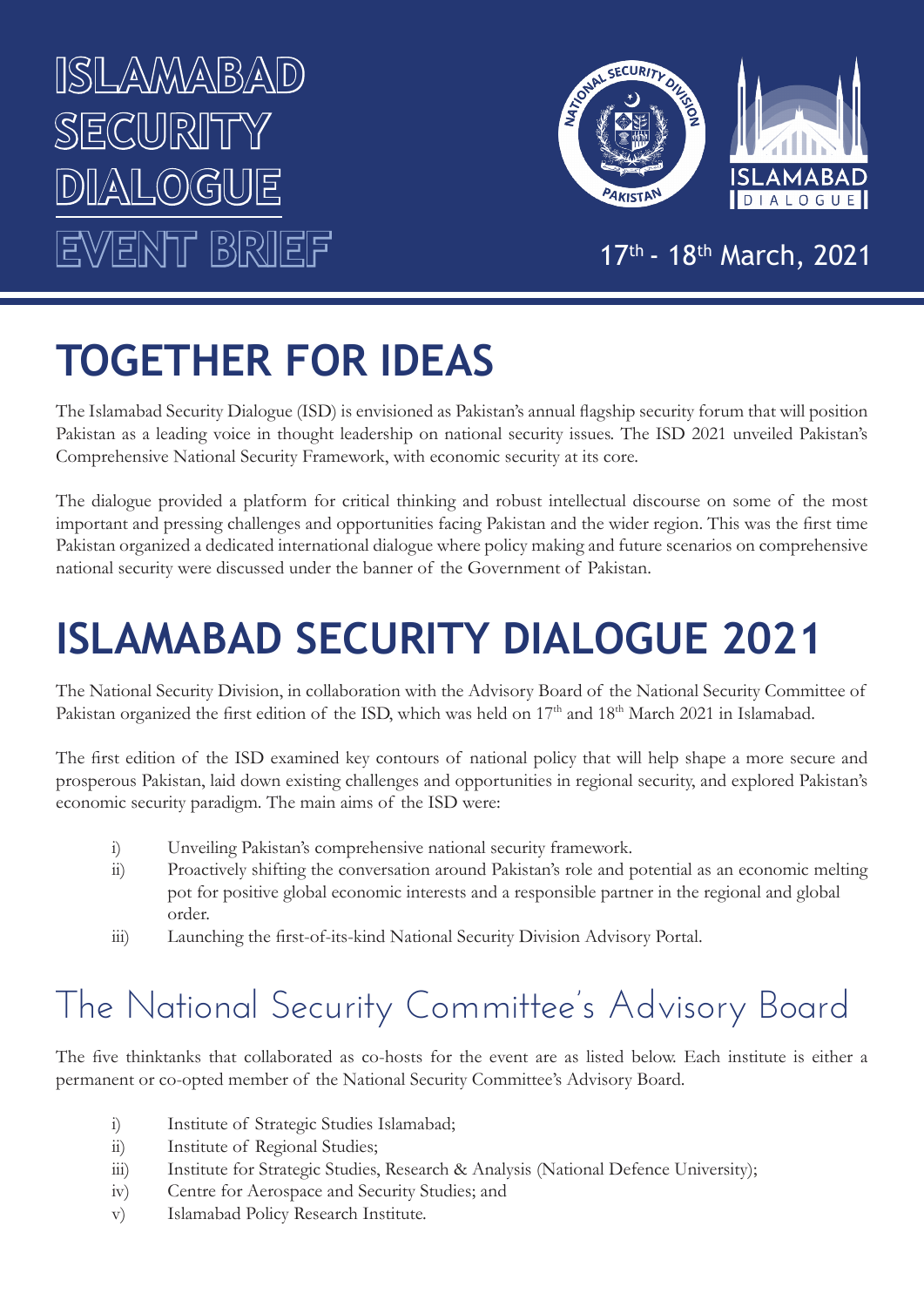## **ADVISORY PORTAL LAUNCH**

During the opening ceremony of the ISD, the Prime Minister launched the first-of-its-kind Advisory Portal of the National Security Division. The portal will operate as a hub to link Pakistani academia and policy experts/ influencers with the government so their intellectual capital can be utilized to create more depth in policy decisions pertaining to traditional, economic and human security. It will provide Pakistani universities and think tanks a dedicated and secure mechanism to provide policy recommendations and input directly to the National Security Division, and reflects the Prime Minister's vision to make national policy more inclusive, informed, responsive and participatory.

## **KEY THEMES**

The two-day conference centered on five major themes: 1) Comprehensive National Security Framework; 2) Economic Security; 3) Human Security Paradigm; 4) Regional Peace and Security, and; 5) Pakistan's Place in the Evolving World Order.

### **AUDIENCE**

The event, held in a hybrid format due to the Covid-19 pandemic, was attended by international thinkers, global and local policy experts, scholars, members of the Federal Cabinet, Diplomatic Corps, former government officials, academia, think-tanks and civil society members.

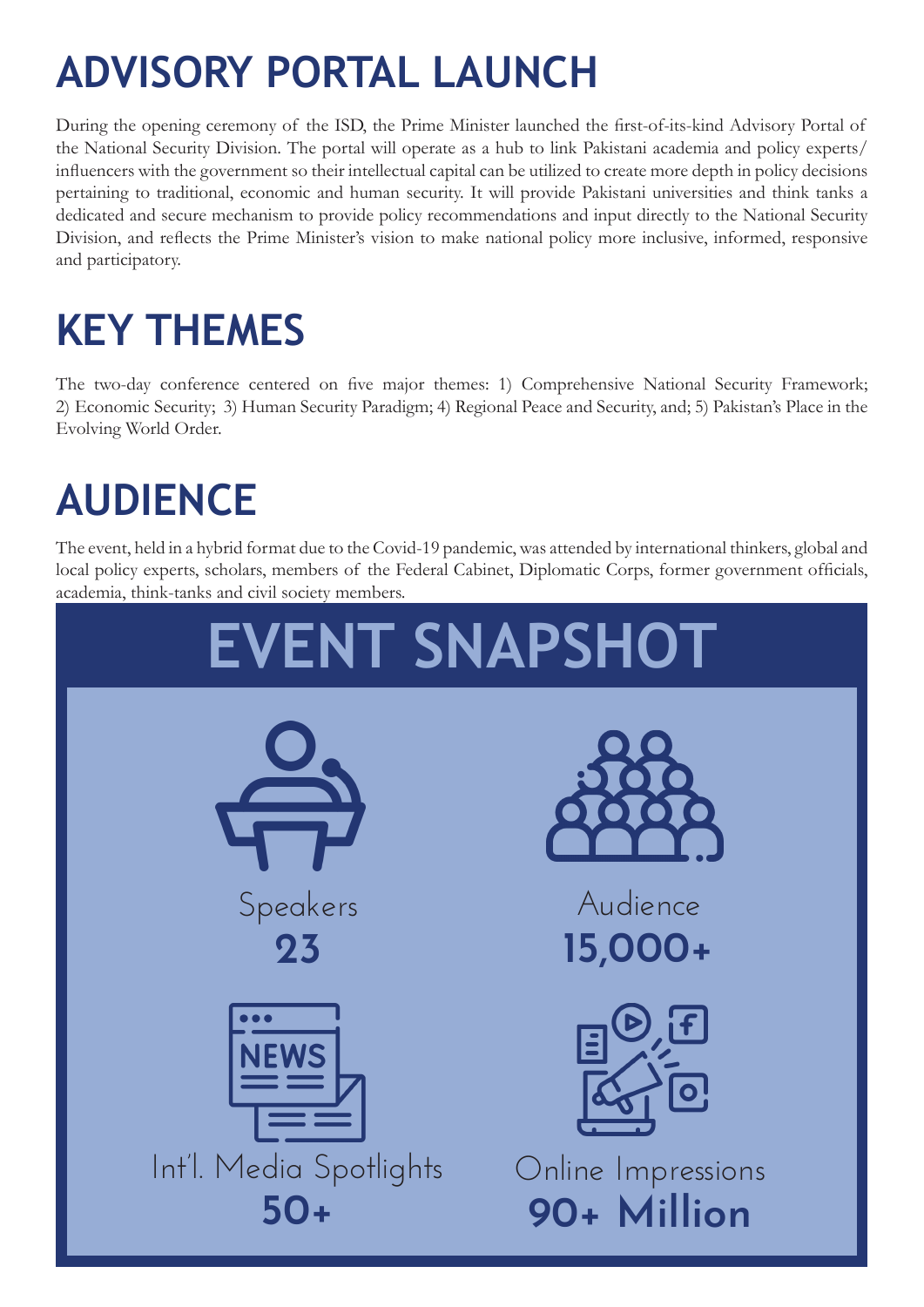# **KEY TAKEAWAYS FROM THE DIALOGUE**

• A Comprehensive National Security Framework encompassing traditional and non-traditional aspects of national security with economic security at the core was unveiled by the Prime Minister.

• Economic security remains key for Pakistan's ability to further its defence and deterrence, and to spend greater resources on human welfare.

Pakistan is blessed with a unique location at the crossroads of South, Central and West Asia. To fully reap the benefits of its location, Pakistan has to shift its focus from geo-politics to geoeconomics.

Pakistan aims to change the narrative of geo-political contestation to geo-economic cooperation, and wants to create a gainful economic win-win situation for all its international partners.

Pakistan is pursuing an economic diplomacy strategy under the comprehensive security framework to increase Pakistan's economic footprint globally.

Pakistan's vision of economic security is based on three core principles: connectivity; development partnerships and socio-economic uplift; and peace within and beyond Pakistan's borders.

• South Asia is the least geographically connected region of the world; Pakistan aims to focus on regional connectivity to change this reality.

• Economic stability and peace in the region are linked with peaceful settlement of the Kashmir dispute between India and Pakistan as per the United Nation Security Council's resolutions. The onus is on India to create a conducive environment for forward movement.

Regional cooperation and peace are important to tackle human security challenges including climate change, food shortage and water scarcity.

• Great power competition and policies of containment are ascendant. However, Pakistan has decided not to be a part of any regional conflict and has consciously chosen only to partner for peace and development.

The peace process in Afghanistan is precarious and full of complexities. Pakistan has played a constructive and robust role in bringing the parties to the table. Durable peace in Afghanistan holds the key of trade, connectivity and economic development in the region.

The transnational nature of modern technology, data and artificial intelligence have changed the nature of war, the balance of power, economic security and the discussion of national security policies. Hence, Pakistan should re-orient itself as a technology-friendly country, focusing on investing in artificial intelligence, technology, and internet connectivity.